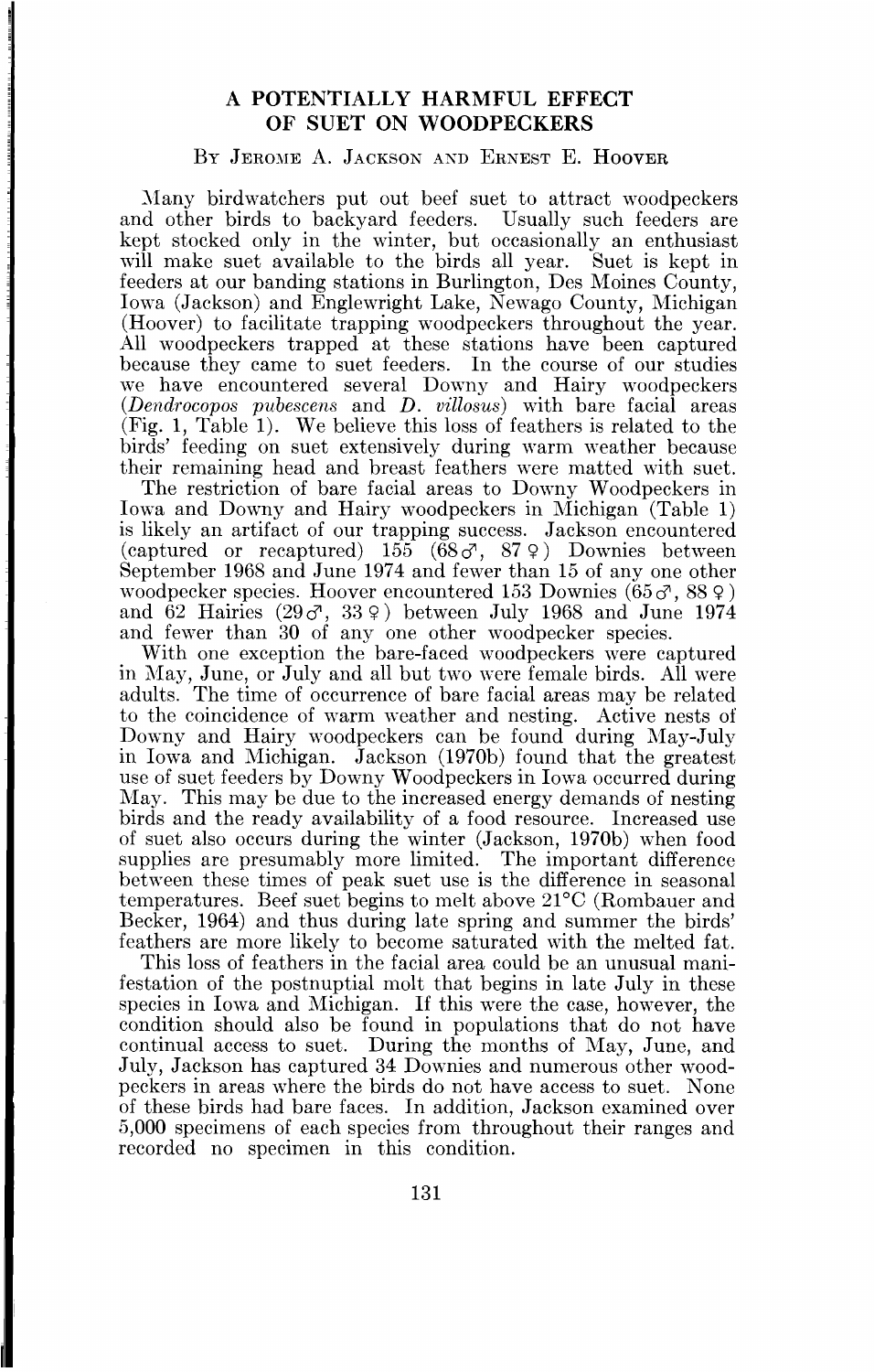

FIGURE 1. A female Downy Woodpecker captured at a suet feeder in Iowa. Her ocular and loral feathers are missing and the remaining feathers on her face and upper breast are saturated with melted suet.

The greater incidence of this bare-faced condition among females may reflect a tighter energy budget (thus a greater need for depending on the suet) resulting from (1) their assumption of a greater share of the duties of caring for the young, and/or  $(2)$ from differences in the relative availability of natural food for the sexes. The first hypothesis apparently is not true for Downies because males feed young more frequently than do females (Thoms, 1927; Staebler, 1949; Dommasch, 1964). Staebler (1949) and Kilham (1968) report that female Hairies, on the other hand, do assume a greater share of the duties of raising young. The second hypothesis is plausible because sexual differences in foraging behavior are known for both species (Kilham, 1965; Jackson, 1970a; Kisiel, 1972). Regardless of the reason, in Iowa and Michigan, female Downies make significantly more use of the suet during the year than do male Downies (Jackson 1970b; Hoover, personal observation).

Except for the loss of feathers, most birds showed no ill effect from the suet. Those bare-faced birds that were weighed did not differ significantly in weight from normal birds. We must ask the question, however, why suet might cause the loss of feathers. Did the suet somehow merely hasten the onset and disrupt the sequence of the postnuptial molt in the facial area? On the contrary, our observation of one bird with visibly inflamed feather follicles suggests that the loss of feathers may be due to infection. Such an infection likely makes the bird "less fit" and it is easy to visualize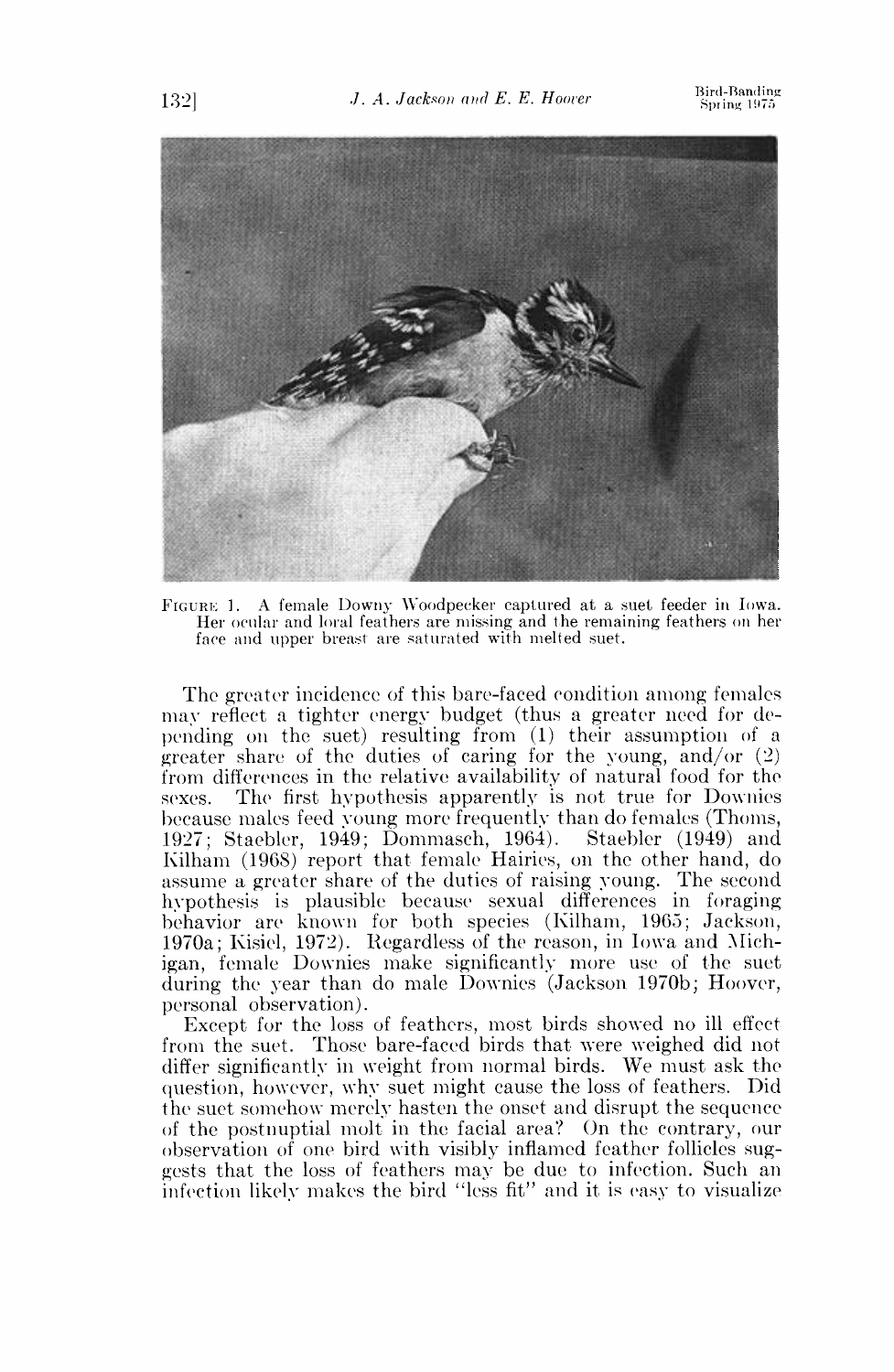$\overline{a}$ 

a a construction of the construction of the construction of the construction of the construction of the construction of the construction of the construction of the construction of the construction of the construction of th

d.

### **TABLE 1.**

**Capture dates and plumage condition of Downy and Hairy woodpeckers with bare facial areas.** 

| Band number       | Sex | Location | Capture date                                                                                   | Plumage condition                                                                                                 |
|-------------------|-----|----------|------------------------------------------------------------------------------------------------|-------------------------------------------------------------------------------------------------------------------|
| Downy Woodpeckers |     |          |                                                                                                |                                                                                                                   |
| 107 021041        | Q   | Iа.      | 13 June 1968<br>28 Nov. 1969                                                                   | bare around eyes<br>and on lower<br>cheeks<br>normal                                                              |
| 107 021086        | ç   | Ia.      | 8 Aug. 1970<br>21 Dec. 1970<br>22 July 1971<br>21 Aug. 1972                                    | normal, molting<br>normal<br>bare around eyes<br>and lores, breast<br>feathers matted<br>with suet<br>normal      |
| 113 104850        | ç   | Ia.      | 30 July 1973                                                                                   | normal                                                                                                            |
|                   |     |          | 30, 31 May;<br>4 June 1974                                                                     | bare around eyes<br>and lores                                                                                     |
| 108 171129        | ೆ   | Mich.    | 5 July 1971                                                                                    | bare around eyes                                                                                                  |
| 113 101211        | ò   | Mich.    | 16 June 1973                                                                                   | bare around eyes                                                                                                  |
| 108 171131        | Q   | Mich.    | 15 May 1971<br>6 June 1973                                                                     | normal<br>bare around eyes                                                                                        |
| 113 101210        | ò   | Mich.    | 10 June 1973<br>16 June 1974                                                                   | normal<br>bare around eyes                                                                                        |
| Hairy Woodpeckers |     |          |                                                                                                |                                                                                                                   |
| 742 20306         | ç   | Mich.    | 15 Aug. 1968<br>6, 13 June 1970<br>23 Aug. 1970<br>23 Nov. 1970<br>31 May 1971<br>19 June 1971 | normal<br>lores, forehead and<br>throat bare<br>normal<br>normal<br>normal<br>lores, forehead,<br>and throat bare |
| 742 20306         | ç   | Mich.    | 5 July 1971                                                                                    | lores, forehead, and                                                                                              |
|                   |     |          | 23 Aug. 1971<br>29 Apr. 1973<br>14 July 1973<br>23 Dec. 1973                                   | throat bare<br>normal<br>normal<br>lores, forehead, and<br>throat bare<br>normal                                  |
|                   |     |          | 2 June 1974                                                                                    | lores, forehead, and<br>throat bare                                                                               |
| 742 20322         | ¥   | Mich.    | 21 June 1969                                                                                   | bare around eyes,<br>lower forehead,<br>and throat                                                                |
| 742 20339         | ò   | Mich.    | 4 July 1970<br>16 June 1973                                                                    | normal<br>bare around eyes                                                                                        |
| 742 20386         | ೆ   | Mich.    | 22 June 1972<br>24 June 1973                                                                   | normal<br>bare around eyes<br>and throat                                                                          |